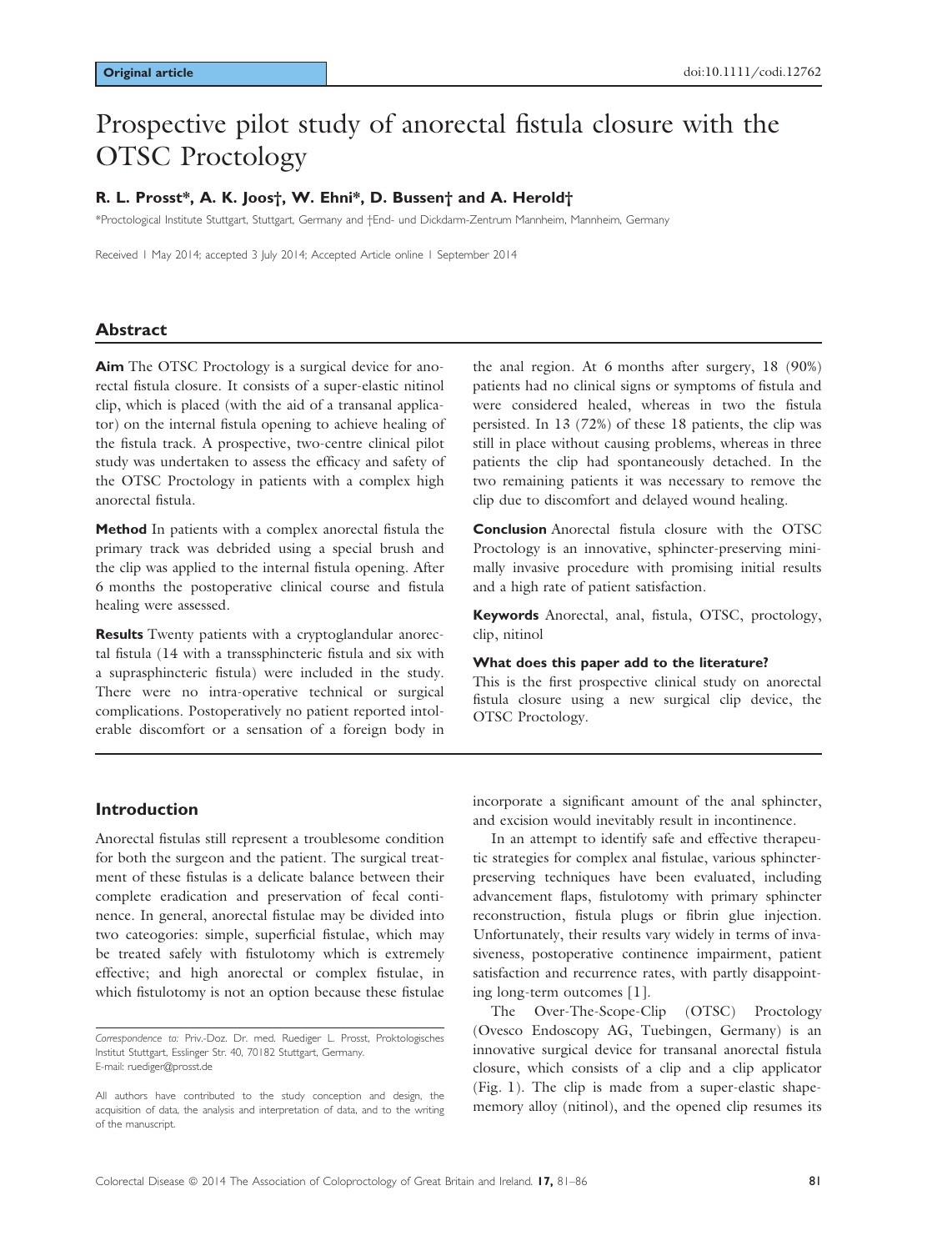

Figure 1 The clip of the OTSC Proctology is 14 mm in diameter and is made of a super-elastic shape memory alloy (Nitinol). The OTSC Proctology system consists of the clip and the clip applicator. A special fistula brush and an anchor device are accessories of the OTSC Proctology.

original (closed) shape after release from the applicator. If applied on the internal fistula opening, the clip exerts constant compression on the tissue between the jaws of the clip and therefore closes the internal fistula opening.

We report on the results of a prospective two-centre clinical pilot study in which the OTSC Proctology was evaluated as a surgical treatment for complex cryptoglandular anal fistulae.

#### Method

To assess the efficacy and safety of the OTSC Proctology in patients with complex high anorectal fistulae, a prospective, two-centre, clinical pilot study was undertaken. The study, the study protocol and the follow-up protocol were approved by the Ethics Committee responsible for the two surgical centres.

Between October 2011 and April 2013, patients with a complex anorectal cryptoglandular fistula were enrolled into the study after giving written consent. Determination of the fistula type and location was achieved by preand intra-operative clinical examination. No specific diagnostics, such as transanal ultrasound or MRI, were regularly applied. Exclusion criteria were inflammatory bowel disease, acute inflammation or abscess, more than one internal fistula opening, anorectal–vaginal fistulae or more than one previous fistula surgery.

In all patients a seton was placed in the fistula tract at least 6 weeks before fistula closure (Fig. 2, left). Preoperatively, per-oral gut lavage was performed. Perioperatively, one dose of cephalosporin+metronidazole was administered.

Surgery was standardized: the patient was positioned in the lithotomy position under general or spinal anaesthesia. Surgery started with the circumferential excision of anoderm around the internal opening of the fistula to obtain an area of exposed internal sphincter muscle measuring approximately 2 cm in diameter (Fig. 2, right). This was done to prevent application of the clip onto the very sensitive anoderm. A special fistula brush



Figure 2 Left: preoperative situation with seton in place. Right: circumferential excision of anoderm around the internal fistula opening, of about 2 cm in diameter.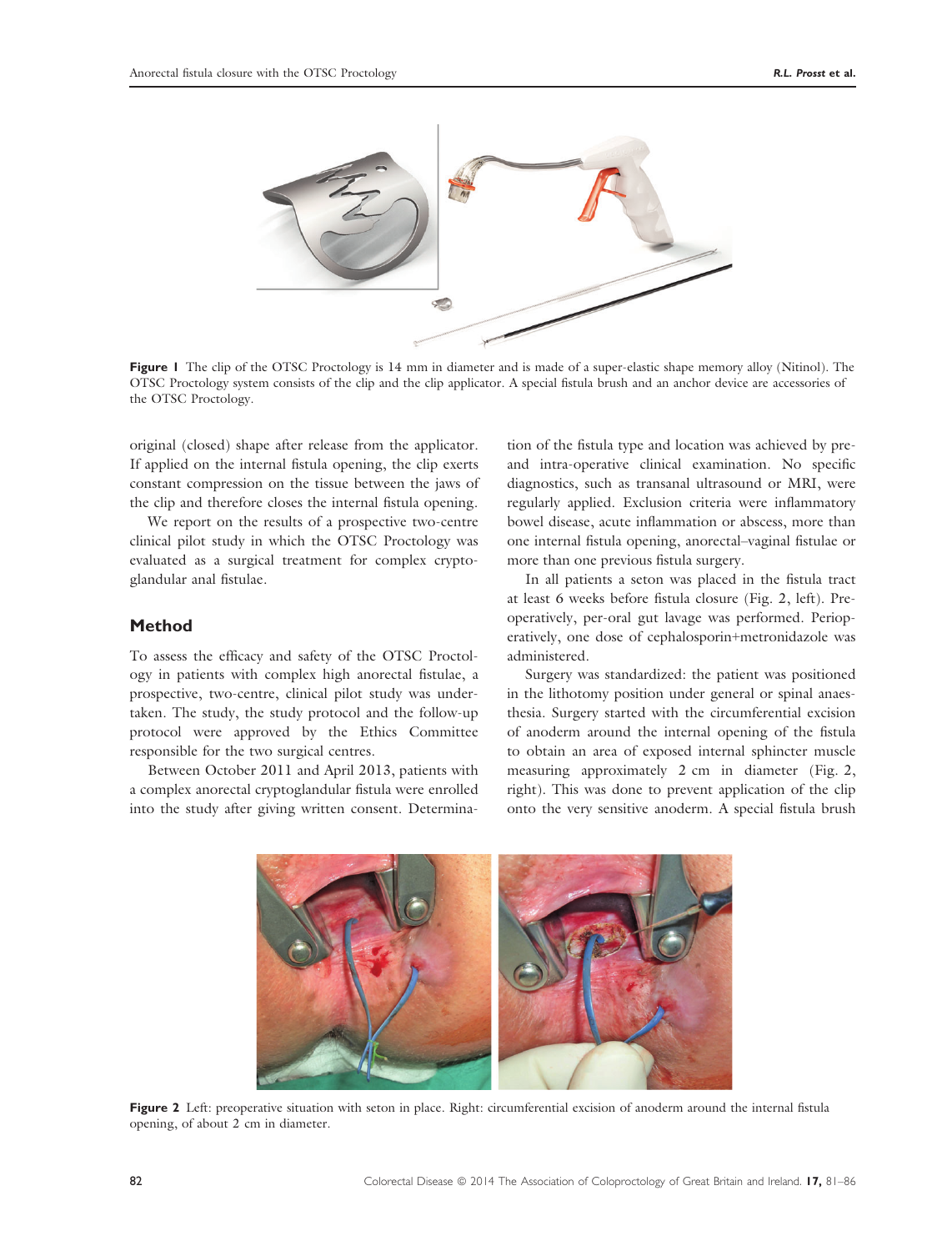

Figure 3 Left: debridement of the fistula tract of epithelium and granulation tissue using the fistula brush. Right: placement of two U-shaped sutures at 90° to each other, centring on the internal fistula opening.

was used to remove the granulation tissue and epithelium lining the fistula tract (Fig. 3, left), being introduced into the tract by attachment to the seton. The fistula tract was irrigated with saline and the brush was left in place to mark the internal opening. Two resorbable, U-shaped sutures were then placed at 90° to each other through the sphincter, centred on the internal opening (Fig. 3, right). They were tied at their distal ends and were pulled through the channel of the clip applicator using the integrated thread retriever (Fig. 4, left). Holding the sutures under slight tension, the preloaded clip applicator was advanced towards the internal opening (Fig. 4, right). The applicator was aligned along the axis of the anal canal to achieve an anatomical orientation of the curved clip within the anorectum. The applicator cap with the preloaded clip was pressed gently against the exposed sphincter muscle around the fistula opening whilst simultaneously elevating the tissue with the sutures (Fig. 5, left). After removal of the safety-lock of the applicator, the clip was released by pulling the trigger on the handle of the clip applicator. The clip was then pushed from the applicator cap to achieve closure of the internal opening by compression of the sphincter muscle and the proximal fistula tract by the closed teeth of the clip (Fig. 5, right). As a control of the appropriate clip placement the U-shaped sutures through the sphincter muscle were seen in the center of the captured tissue within the clip. To evaluate the effectiveness of the clip closure they were cut off and removed rather than knotted. Effective closure was inferred when saline injected via the external opening did not come out of the internal opening (Fig. 6, left). The external opening of the fistula was widened by some coring out by diathermy to achieve adequate drainage (Fig. 6, right).

Postoperatively, a liquid diet was started on the first day, and by the third postoperative day oral intake was normal.



Figure 4 Left: the sutures are tied at their distal end and pulled through the working channel of the clip applicator using the thread retriever. Right: advancement of the clip applicator over the sutures towards the internal fistula opening.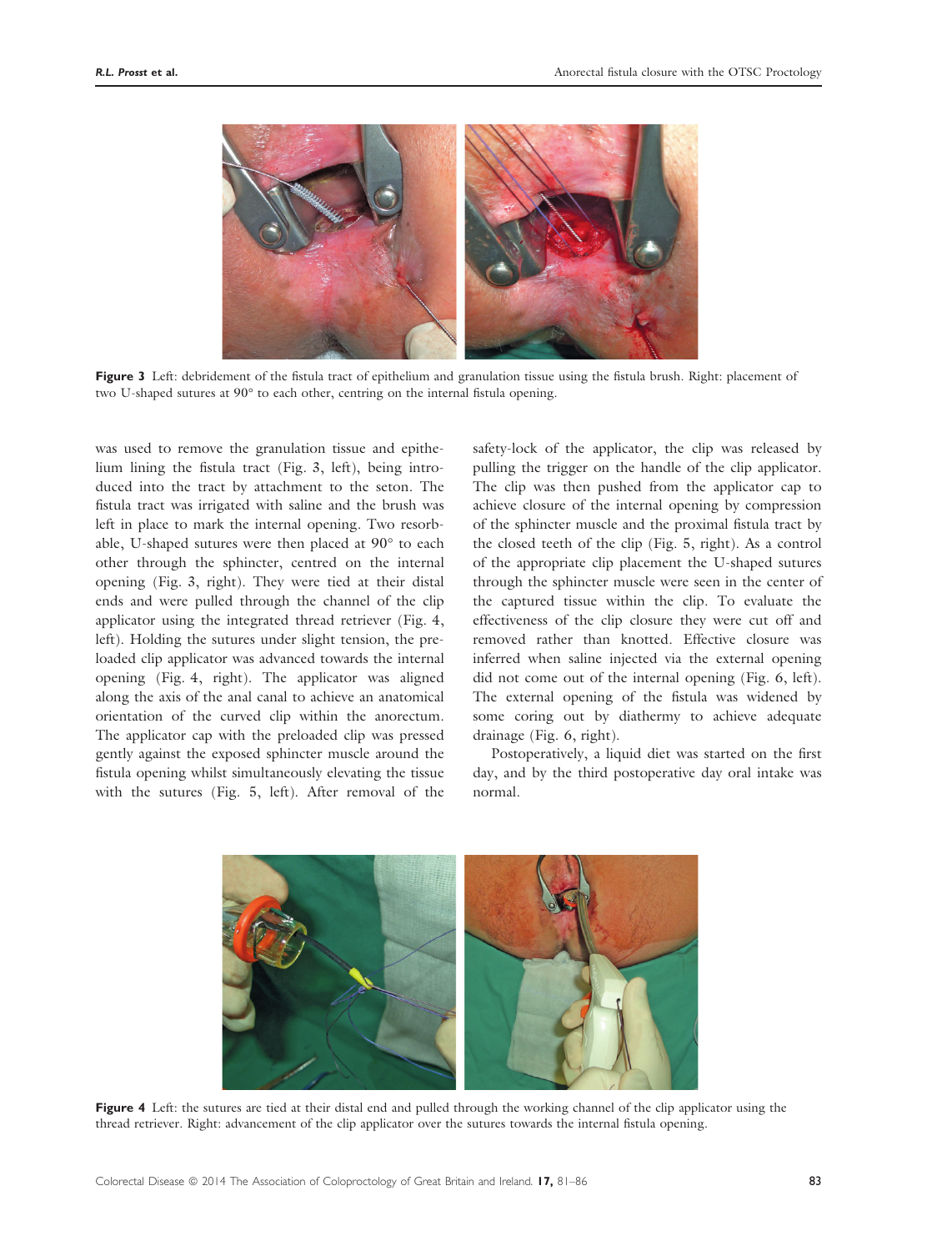

Figure 5 Left: The applicator is pressed gently against the sphincter muscle around the internal opening. Right: application of the clip



Figure 6 Left: testing for occlusion of the fistula tract by irrigation from the external opening. Right: excision of the external fistula to facilitate drainage of the tract.

Postoperative examination was performed at 1, 3 and 6 months. Patients without clinical signs and symptoms of a fistula, defined as complete closure of the internal and external opening with no sign of inflammation or secretion at the last follow-up 6 months after surgery, were considered to be cured. No specific diagnostic tests, such as transanal ultrasound or MRI, were performed.

#### **Results**

Twenty patients with a cryptoglandular anal fistula (14 trans-sphincteric and six suprasphincteric) were enrolled into the study. All operations were performed by five experienced colorectal surgeons. The median operation time was 32 (range: 17–66) minutes. There were no intra-operative technical problems. Only one clip was used per patient, and there was no intra-operative difficulty in its application. There were no major or minor intra-operative complications.

Postoperative pain and analgesia did not exceed levels comparable with 'normal' fistula surgery. Pain was subjectively felt at the external wound rather than at the site of application of the clip. There were no specific early postoperative complications.

At 6 months after surgery, 18 patients had no clinical signs or symptoms of fistula and were considered as healed, giving an overall success rate of 90%. In 13 (72%) of the 18 patients the clip was still in place without causing any symptoms. There were no side effects related to the clip, such as necrosis, ischaemia or pressure ulceration. In three (17%) of the 18 patients, spontaneous detachment of the clip occurred between 10 days and 4 weeks after surgery. Two (11%) of the 18 patients required operative clip removal: in one patient (female, 25 years of age) the clip had to be removed in an outpatient procedure 5 weeks postoperatively owing to clip detachment and painful dislocation into the anal canal (Fig. 7, left). The other patient presented with recurrent wound-healing problems at the external drainage site, probably because of clip migration and mechanical skin irritation. The clip was removed through the external wound without re-opening the internal fistula site (Fig. 7, right).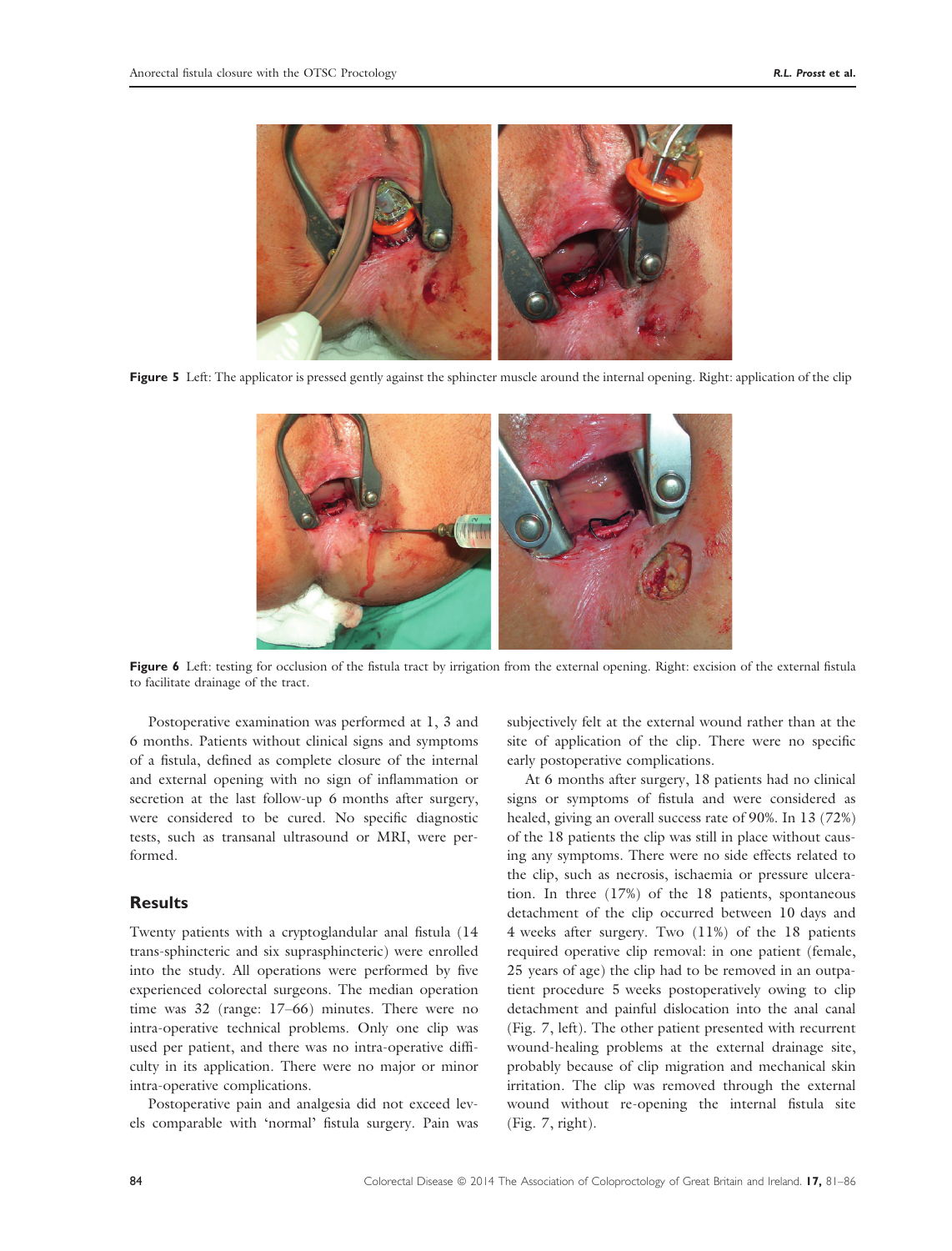

Figure 7 Left: clip detachment and dislocation into the anal canal. Right: wound-healing problems at the external drainage site, probably as a result of clip migration. Clip removal through the external wound without re-opening the internal fistula site.

Persistence of the fistula occurred in two of the 20 patients. In one this was associated with early detachment of the clip on the third postoperative day. In the other patient fistula secretion persisted, so that the clip had to be removed and the fistula tract to be drained again with a seton.

No case of faecal incontinence was observed during the follow-up. In addition, there was no obvious clip-related damage to the sphincter, even in the two patients in whom the procedure failed.

#### **Discussion**

Over the last decade the endoscopic OTSC clip system has shown convincing results for the treatment of bleeding, perforation, anastomotic leakage and fistula formation in the gastrointestinal tract. Most recently, it has been used to close the gastric defect when transgastric access is used in performing natural orifice transluminal endoscopic surgery (NOTES). A meta-analysis of OTSC closure of gastrointestinal fistulae showed early success rates of 84.6% and 69.0% in the long term [2]. The clip is therefore an established and useful tool in interventional endoscopy.

The good clinical results of the endoscopic clip system led to its adaption for transanal closure of anal fistula: the OTSC Proctology. Current procedures for complex anorectal fistula, such as advancement flaps or fistulectomy with primary sphincter reconstruction, achieve healing rates of 70–80% at best and may be associated with disordered postoperative continence in up to 20–30% of patients [1].

To overcome the risk of incontinence, new, minimally invasive techniques have been developed with the aim of avoiding sphincter damage. Different approaches are used to close the fistula tract, including electro- or laser coagulation, as in video-assisted anal fistula therapy (VAAFT) and fistula laser closure (FiLaC) [3,4], or surgical ligation, as in the ligation of intersphincteric fistula tract (LIFT) technique [5]. OTSC Proctology is a completely different approach in that it relies on dynamic compression and closure of the internal fistula opening after debridement of the tract. Sutures, as used in advancement flap techniques, may become loose or tear out, whereas the superelastic nitinol clip maintains permanent compression on the internal fistula opening.

The present study is the first to assess prospectively the efficacy of the OTSC Proctology system for anal fistula. The 6-month follow-up results in the 20 patients of the present study confirm those in our preliminary analysis of 10 patients, in which 90% were cured [6]. At 6 months the clip was still in situ in 13 patients and it produced no symptoms, with the clip usually becoming covered with a thin layer of fibrous tissue. As nitinol is biocompatible, the clip can be left in place as long as it remains problem-free, but if it becomes loose or painful, as it did in one patient, it can easily be removed. Even when it detached spontaneously there was no negative effect on healing of the fistula. It seems that clip compression of the internal opening for about one week is sufficient for healing.

Possible pain is obviously a cause for concern and for this reason a circular area of anoderm was removed around the internal fistula opening, so that the clip was placed directly on the internal sphincter muscle rather than on the sensitive skin. In addition, the curve of the clip was aligned to the contour of the anorectum to avoid putting pressure on the anorectal wall. As observed, these measures were sufficient to avoid severe pain after surgery.

Use of the OTSC Proctology is still 'real' fistula surgery and the basic rules of surgery apply. Although it is difficult to be certain, seton drainage and excision of the external opening to promote drainage may well be